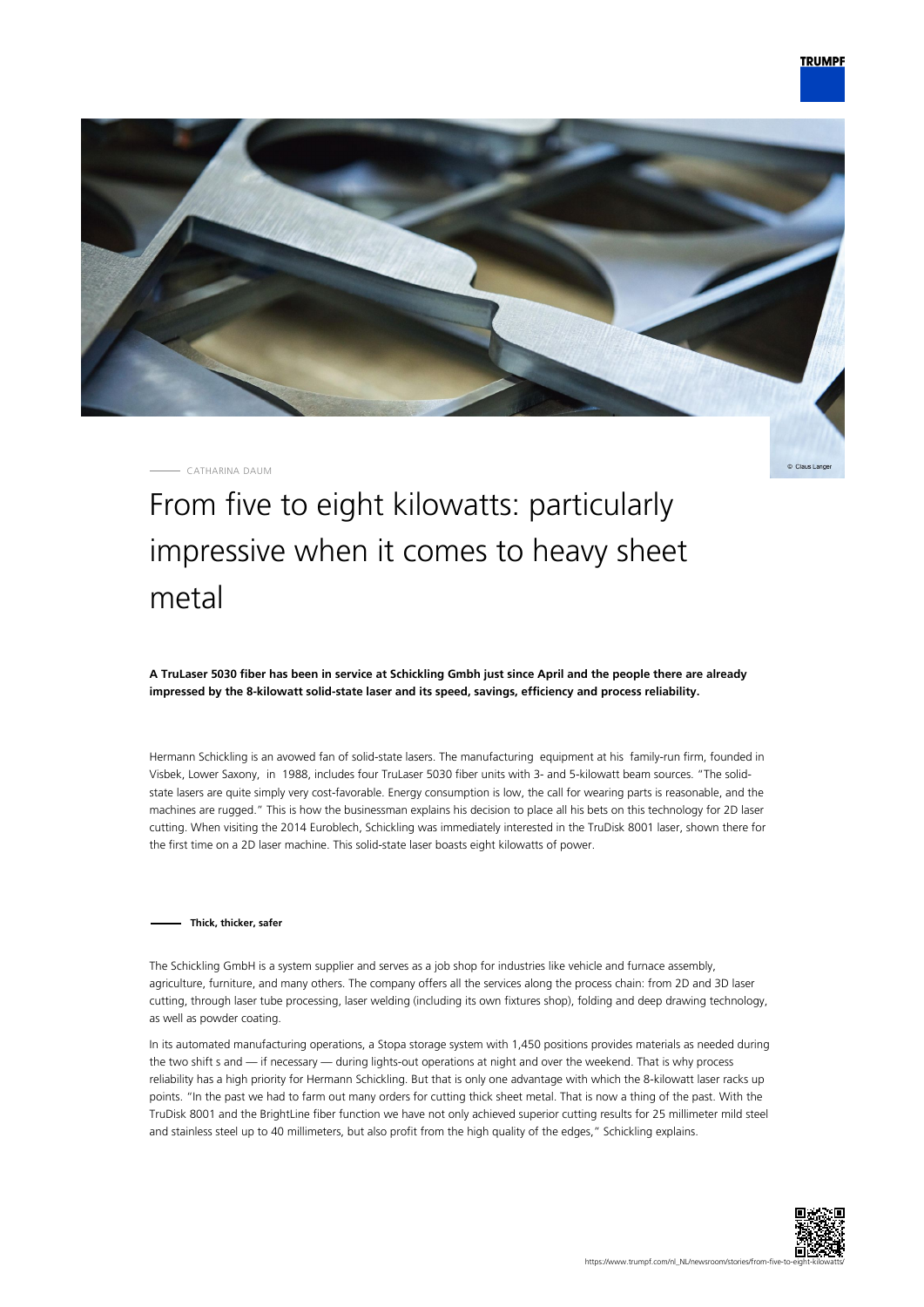

A Stopa storage system takes care of supplying materials while a LiftMaster makes it easier to handle parts. (Picture: Claus Langer)



The BrightLine ciber option produces amazing cut edges at impressive speed, when working with mild steel 25 millimeters thick. (Picture: Claus Langer)



The machine was set up and has run absolutely smoothly since the very first moment. "You can't get any better than this," say Hermann Schickling. (Picture: Claus Langer)

#### **A high-speed powerhouse**

In addition to the Bright-Line fiber function, which makes for excellent results when cutting thick sheet metal, the CoolLine feature ensures perfect quality at the cutting edge and an extremely stable cutting line in heavy gauge mild steel. The cutting head with its special nozzles sprays a water fog in a circle around the laser beam and onto the workpiece. The heat of evaporation for the water keeps the temperature nearly constant during the cutting process and clearly raises process reliability when working thick mild steel. Of course, the additional laser power makes itself noticeable in cutting velocity, too. "Naturally, we use the TruDisk 8001not just for cutting thick metal, although the cutting process there is impressively quick and the piercing quality is excellent," Schickling explains. "When cutting thin- and medium-gauge sheet, the 8-kilowatt laser can truly demonstrate the power it has."

#### **A class of its own**

Although this businessman puts his full faith in the solid-state laser, he does admit to having some initial reservations about the 8-kilowatt laser. New technology is sometimes plagued by initial difficulties when used in the practical world. But his doubt was entirely uncalled for. The machine was set up and has run absolutely smoothly since the very first moment. "You can't get any better than this," Schickling raves, adding, "The cutting process never breaks down, nothing collides with craters, and part quality is uniformly good."

The jump from five to eight kilowatts is, in the owner's opinion, a massive leap. Returning to CO2lasers is hardly an option. "As we see it now, the new TruLaser 5030 fiber enjoys a mighty cost advantage, based on total costs per hour, when compared with our CO2 laser machines," he explains.

A broad range of capacities, the best quality, good service, and a wealth of expertise are, for Hermann Schickling, the prerequisites for surviving in the tough job shop market. "Offering 2D laser cutting alone is a thing of the past. Laser welding will certainly become standard because, working with laser tube processing, the results are simply great," he says. Until such time as his two sons join the business in a few years, he intends to continue to invest in the newest and best machines and will maintain his loyalty to TRUMPF. "Their quality and services are invaluable," he sums up.